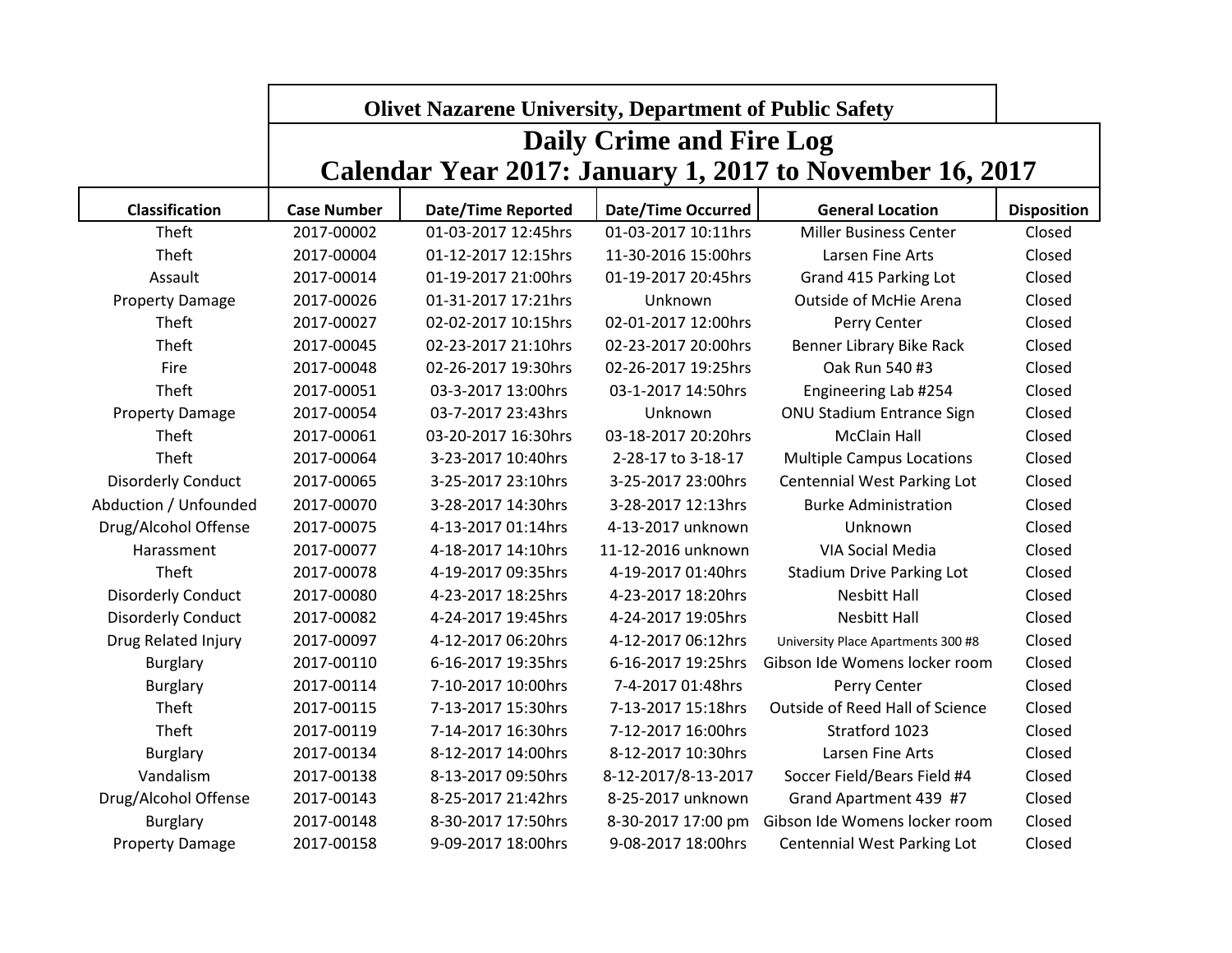| 2017-00166 | 9-11-2017 14:00hrs  | 9-11-2017 14:00hrs  | Perry Center Sidewalk          | Closed           |
|------------|---------------------|---------------------|--------------------------------|------------------|
| 2017-00167 | 9-10-2017 22:00hrs  | Unknown             | Unknown                        | Closed           |
| 2017-00170 | 9-14-2017 09:45hrs  | 9-14-2017 08:30hrs  | University Shuttle Bus Route   | Closed           |
| 2017-00184 | 9-25-2017 21:40hrs  | 9-25-2017 20:45hrs  | Vann Duyne Street              | ludicial Referra |
| 2017-00193 | 9-27-2017 16:25hrs  | 9-8-2017 22:45hrs   | Larsen Fine Arts               | Iudicial Referra |
| 2017-00195 | 10-02-2017 16:31hrs | 10-02-2017 16:31hrs | Nesbitt Hall #311              | Iudicial Referra |
| 2017-00198 | 10-05-2017 10:45hrs | 10-05-2017 10:45hrs | Outside Chapman Hall           | Closed           |
| 2017-00207 | 10-12-2017 10:00hrs | 10-08-2017 18:30hrs | Outside Olde Oak 579           | Closed           |
| 2017-00214 | 10-20-2017 17:30hrs | 10-20-2017 17:15hrs | On Main Campus                 | Closed           |
| 2017-00216 | 10-23-2017 13:55hrs | 10-23-2017 13:54hrs | <b>Outside of Nesbitt Hall</b> | Iudicial Referra |
| 2017-00231 | 11-06-2017 18:45hrs | 11-06-2017 15:30hrs | Outside of U.P. 500            | Closed           |
| 2017-00232 | 11-09-2017 09:45hrs | 11-08-2017 21:00hrs | 305 & 401 Grand Parking Lot    | Closed           |
|            |                     |                     |                                |                  |